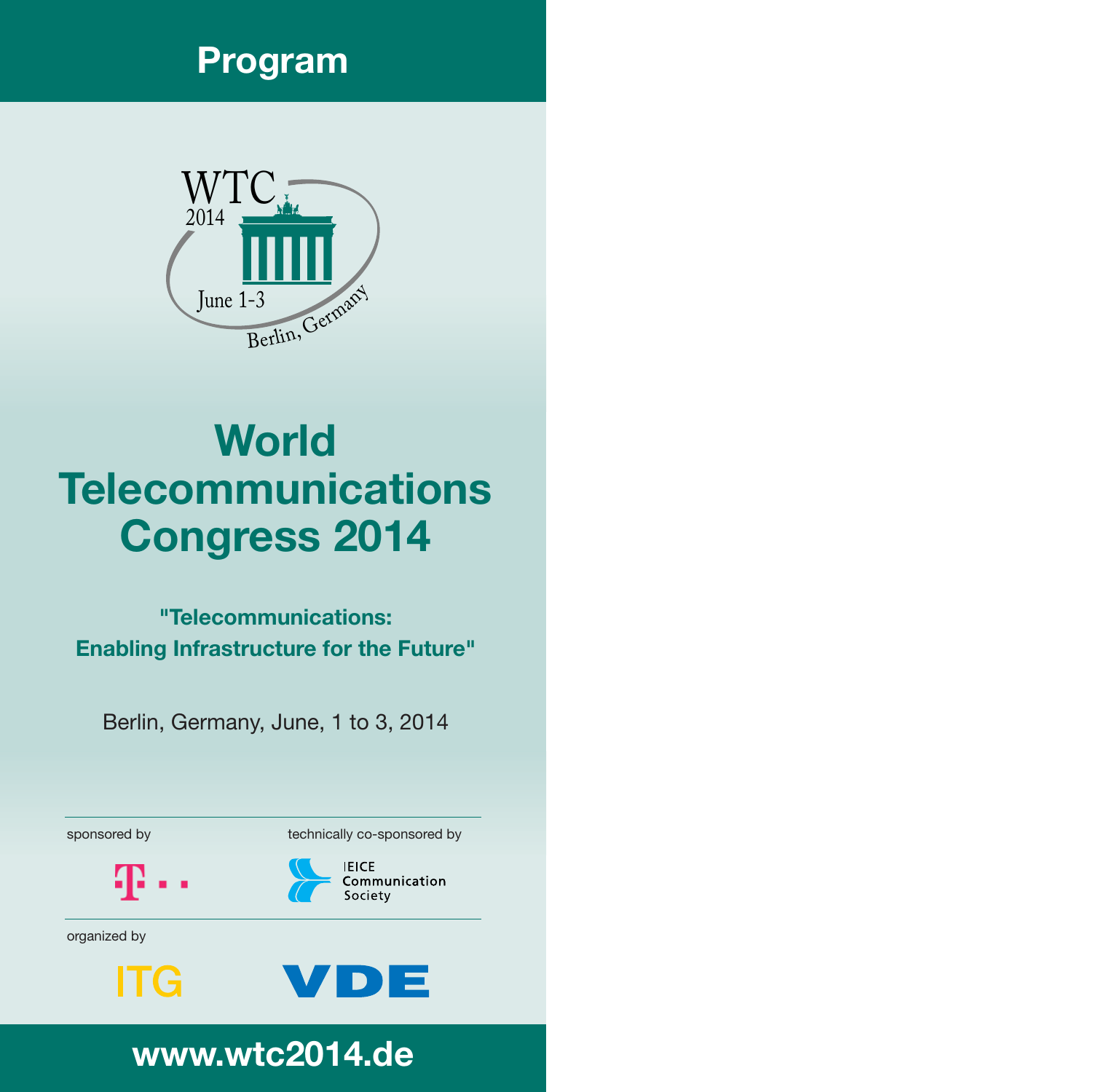# **Committees**

# **General Chair**

**Bruno Jacobfeuerborn** Chief Technology Officer (CTO) of Deutsche Telekom AG, Germany

# **WTC 2014 International Technical Committee**

**Leith H. Campbell**, Ovum Consulting, Australia\* **Prosper Chemouil**, Orange Labs, France\* **Frank Effenberger**, HUAWEI **Ronald Freund**, HHI Fraunhofer **Andreas Gladisch**, Deutsche Telekom, Germany\* **Géza Gordos**, Budapest University of Technology and Economics, Hungary\* **Klaus-D. Kohrt**, Germany **Sang Hong Lee**, Korea Telecom, South Korea\* **Luigi Licciardi**, Telecom Italia, Italy\* **Harald Orlamünder**, Germany **Guido Petit, Bell Labs**, Alcatel-Lucent, Belgium\* **Volker Schanz**, VDE, Germany\* **Kohei Shiomoto**, NTT, Japan\* **David L. Waring**, Telcordia Technologies Inc., USA\* **Christian Wietfeld**, TU Dortmund University

\*also member of WTC Council

# **Local Organizing Committee**

**Klaus-D. Kohrt**, Germany **Harald Orlamünder**, Germany **Andreas Gladisch**, Deutsche Telekom, Germany\* **Volker Schanz**, VDE (ITG)\*

### **WTC 2014 Secretariat**

VDE Conference Services Simone Mayer Stresemannallee 15 60596 Frankfurt / Main Germany

Phone: +49 69 6308 282 Fax: +49 69 6308 144 e-mail: simone.mayer@vde.com Internet: www.wtc2014.de

# Conference Topics

# **A. Network and Technology Development**

- Network Architectures for core, aggregation and access
- Future Internet
- Network Function Virtualization (NFV)
- Software Defined Networking (SDN)
- New air interface technologies and Cloud RAN
- Small Cells and Hetherogeneous Network
- Mobile ad-hoc, mesh and sensor networks
- Optical networks for access, metro and core networks
- self-x and autonomic networking
- Quality of Service and traffic control
- Data and network security

# **B. Applications & Services**

- Service development & deployment
- Internet of Things and machine-to-machine communication
- Ambient-assisted living networking solutions and services
- Cloud / Grid computing
- Fixed-Mobile convergence
- Content distribution networks (CDN)
- Social networking and multimedia services
- Immersive communications platforms
- Gaming architectures
- Smart Grid / Smart Cities
- Digital information preservation and retrieval
- Emergency Telecommunication / Desaster Relief

### **C. Emerging Business Models**

- Economics of new generation services
- Smart-Government, Smart-Health, Smart-Learning
- Closed loop health care
- Vertical applications in different business areas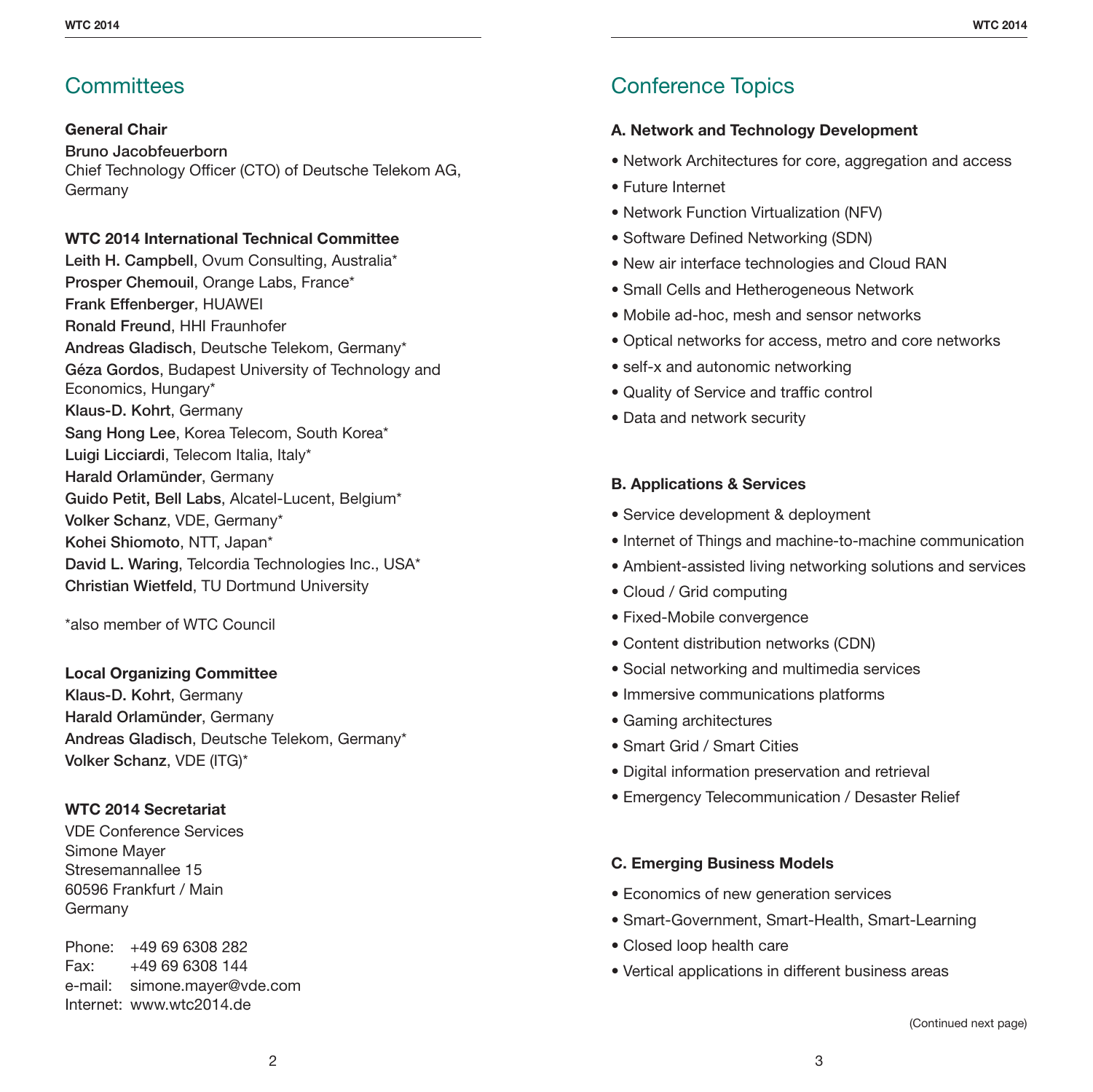# Conference Topics (continued)

#### **D. Regulatory and Policy Issues**

- Telecommunications as a productivity enabler
- Bridging the Digital Divide
- Network neutrality
- Privacy & personal security
- Spectrum Issues and the Digital Dividend
- Next-Generation Voice Regulation
- Standardisation strategy

#### **E. Green and Sustainability**

- Green Telecoms, Technologies, Architecture
- Energy Efficient Network Architecture
- Breakthrough Technologies for Energy Efficient Network
- ICT Business Models for Energy Reduction
- Efficient Use of ICT for Ecological and Sustainable Society

### **F. Other Telecommunications-related Issues**

# Welcome Message from the General Chair



On behalf of the WTC 2014 Organizing Committee, it is my great pleasure to welcome you to the World Telecommunications Congress 2014 from June, 1 to 3, 2014 in Berlin, Germany. The theme of WTC 2014 is "Telecommunications: Enabling Infrastructure for the Future".

Telecommunications is the major enabler of new ways of working in the 21st century. There have been dramatic changes in network architecture and service capabilities over the past 20 years in response to new needs and applications. The World Telecommunications Congress brings together leading experts from industry, academia and government to map out the future requirements for telecommunications technologies, applications and policy.

The World Telecommunications Congress builds on the traditions of quality, timeliness and open interaction from its origins in the ISS

(International Switching Symposium) and ISSLS (International Symposium on Services and Local Access).

I would like to thank all the members of the organizing and steering committee for their constant support and valuable work.

I am very pleased to invite you to attend the WTC 2014 and are looking forward to meeting you in Berlin.

### Bruno Jacobfeuerborn

Chief Technology Officer (CTO) Deutsche Telekom AG, Bonn, Germany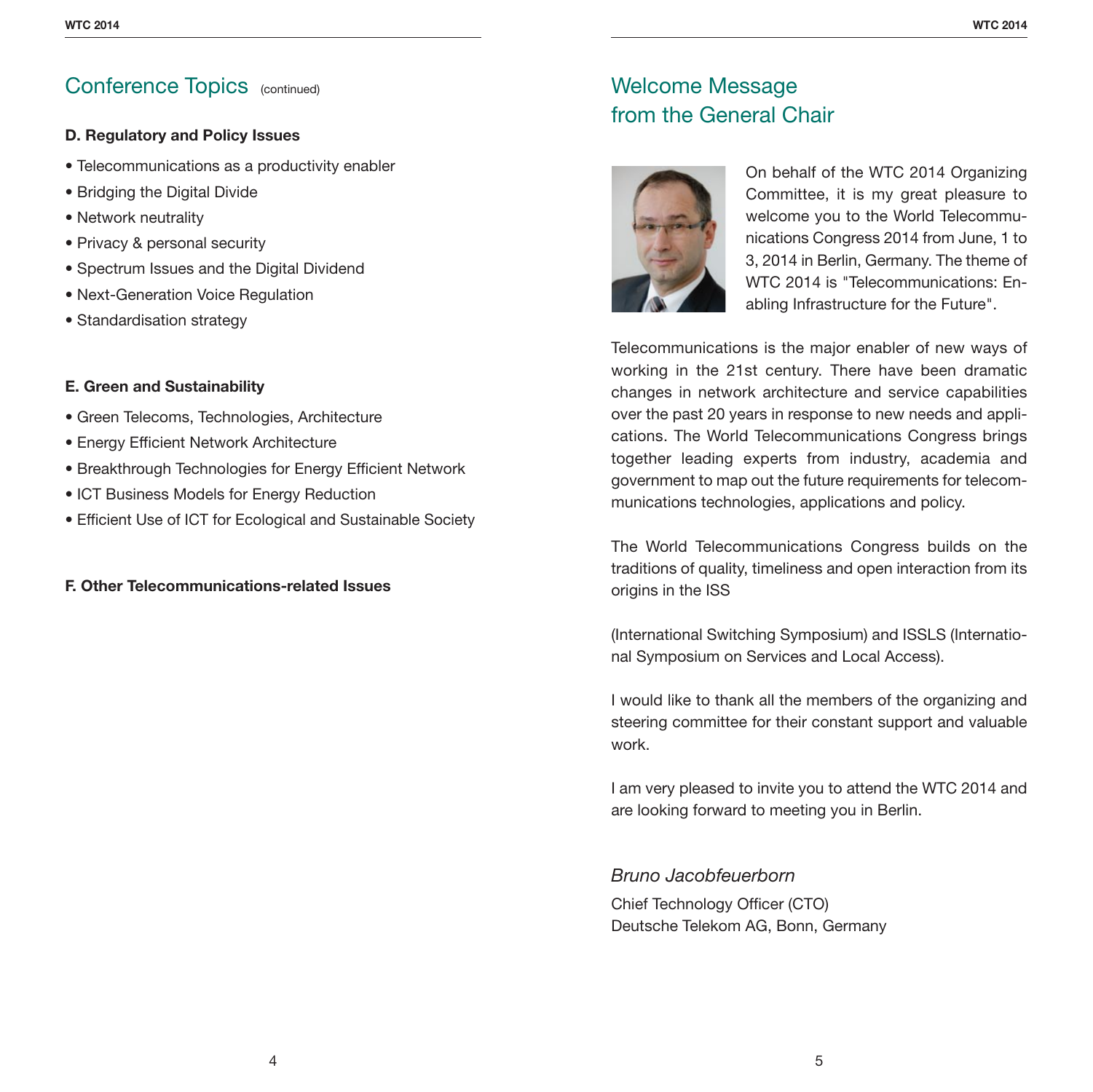# Keynotespeaker



Dr. Bruno Jacobfeuerborn (General Chairman WTC 2014) Director of Technology Telekom Deutschland GmbH and Chief Technology Officer (CTO) of Deutsche Telekom AG

**Technology-driven innovations Leading the way into Gigabit society**

# **Biography**

Bruno Jacobfeuerborn has been Director of Technology at Telekom Deutschland GmbH since April 2010. In addition, he is Chief Technology Officer (CTO) of Deutsche Telekom AG within the Europe Board area, a position he has been holding since February 2012.

Since July 1, 2009 Bruno Jacobfeuerborn has been responsible for Technology (both mobile and fixed network) in Germany. He joined what is today Deutsche Telekom AG in 1989. Two years later he became head of department for radio network planning in Hanover and, at the same time, regional head of T-Mobile in Leipzig. In this role, he also managed the planning and development of the mobile communications network in the German regional states of Saxony, Saxony-Anhalt and Thuringia. From 1995 to 1999, he was responsible for the Technology division of the T-Mobile Northern District in Hanover and took on additional responsibility for Sales and Marketing as head of the T-Mobile Northern District in Hanover from 1999 to 2002.

From 2002 to 2007, Bruno Jacobfeuerborn was a member of the management team in his capacity as Managing Director of Technology, IT, Procurement and, until 2004, Customer Service at T-Mobile Netherlands in The Hague. At the same time, he headed the International Service Management unit at T-Mobile International. Subsequently, he was a member of the management team and Managing Director of Technology, IT and Procurement at Polska Telefonia Cyfrowa in Warsaw until June 30, 2009.

Bruno Jacobfeuerborn is Deputy President at VDE, the Association for Electrical, Electronic & Information Technologies, as well as Board Member at ITG, the Information Technology Society.



Dr. Robert Henkel Senior Policy Officer in the European Commission

**Broadband Policy of the European Union**

# **Biography**

Mr. Henkel studied physics and philosophy in Berlin.

He was Principle Advisor in the Federal Ministry of Economics and Technology in Germany and since 2012 he is Senior Policy Officer in the European Commission with focus on research and innovation.

He is responsible for the development and implementation of the european broadband policy.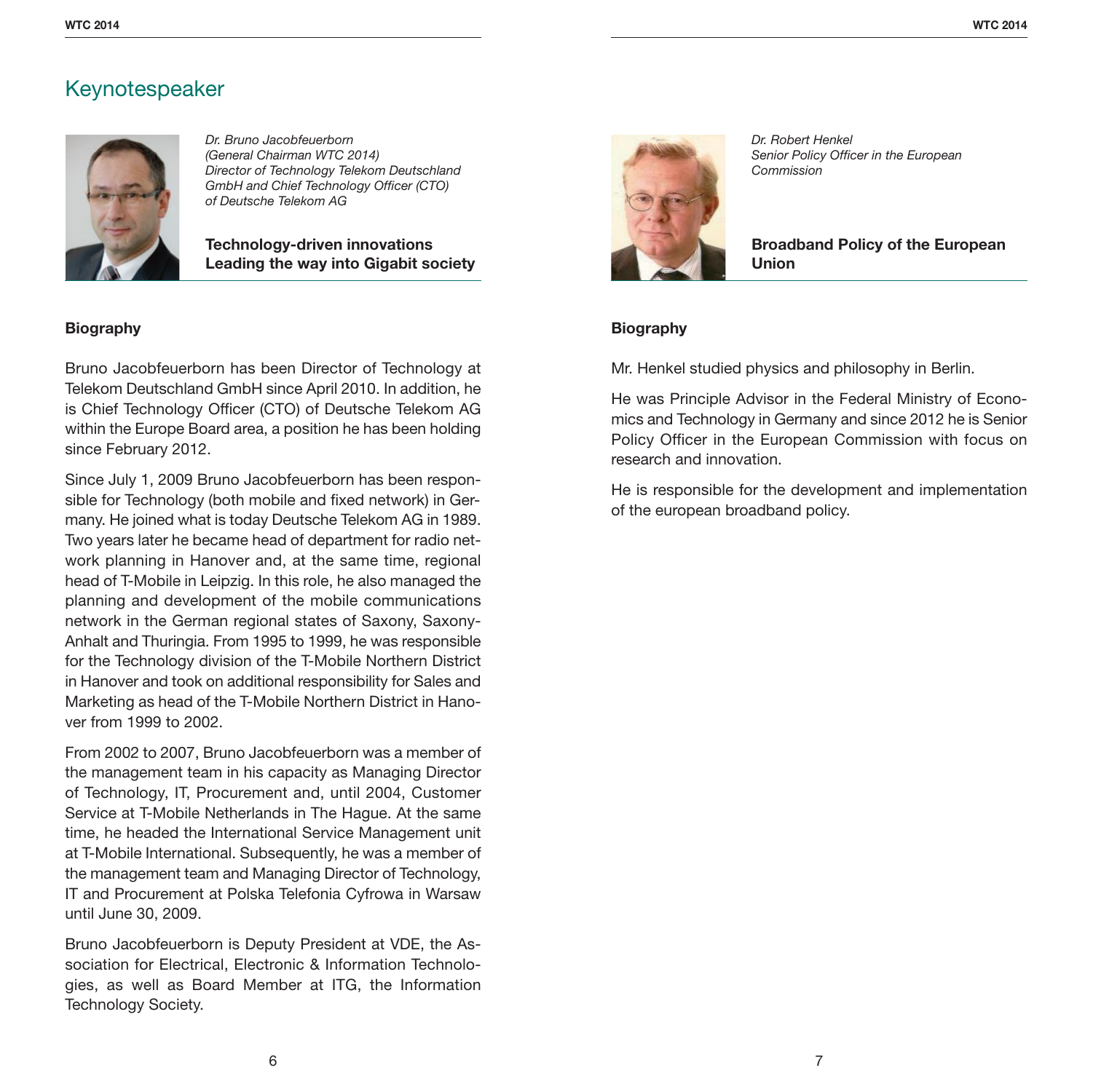# Keynotespeaker



Dr. Markus Hofmann Bell Labs/Alcatel-Lucent

**The User-Centric Network**

#### **Biography**

Dr. Markus Hofmann joined Bell Labs in 1998, transitioning from researcher, to project manager, to Head of Bell Labs Research – Alcatel-Lucent's research organization that is globally recognized for inventions that shaped the world of telecommunications and technology including the transistor, the laser, DSL, UNIX, C and C++, Solar Cells and MIMO. Dr. Hofmann has overseen research in multimedia communications, optics, wireless, cloud, Internet, content networking and more. Not to mention he is renowned for his pioneering work on reliable multicasting over the Internet and for defining and shaping fundamental principles of content networking. In his current role, Dr. Hofmann is building up Bell Labs' new IP Platforms research program, leading a global research team in inventing and creating disruptive technologies in the software and systems space. This includes the overall research portfolio from project inception through business transfer. Dr. Hofmann has published over 60 journal and conference papers and given invited talks as well as courses all over the world. He has been granted 14 U.S. patents, with many more patent applications pending. Dr. Hofmann has a Ph.D. with honors in Computer Engineering from the University of Karlsruhe in Germany. For more information, see www.mhof.com.



Kazuya Hashimoto Senior Vice President NEC Europe

**SDN vision**

#### **Biography**

Kazuya received his M.A degree of Applied Physics from the University of Tokyo in 1984 and joined NEC Corporation on the same year.

He was initially engaged in the Analog cellular handset system development. During 2005 to 2007, he was Managing Director, NEC Technologies (UK) Ltd, where he engaged himself in Mobile Terminal Application business. He became General Manager of Mobile Radio Access Network Division in 2008 and led base station development and business. Then he became responsible for wired and wireless business as Vice President and Executive General Manager of Network Platform Operations Unit. In May 2013 he was transferred to NEC Europe and became responsible for the business development of Carrier Business with the focus on SDN/NFV as Executive Vice President of NEC Europe.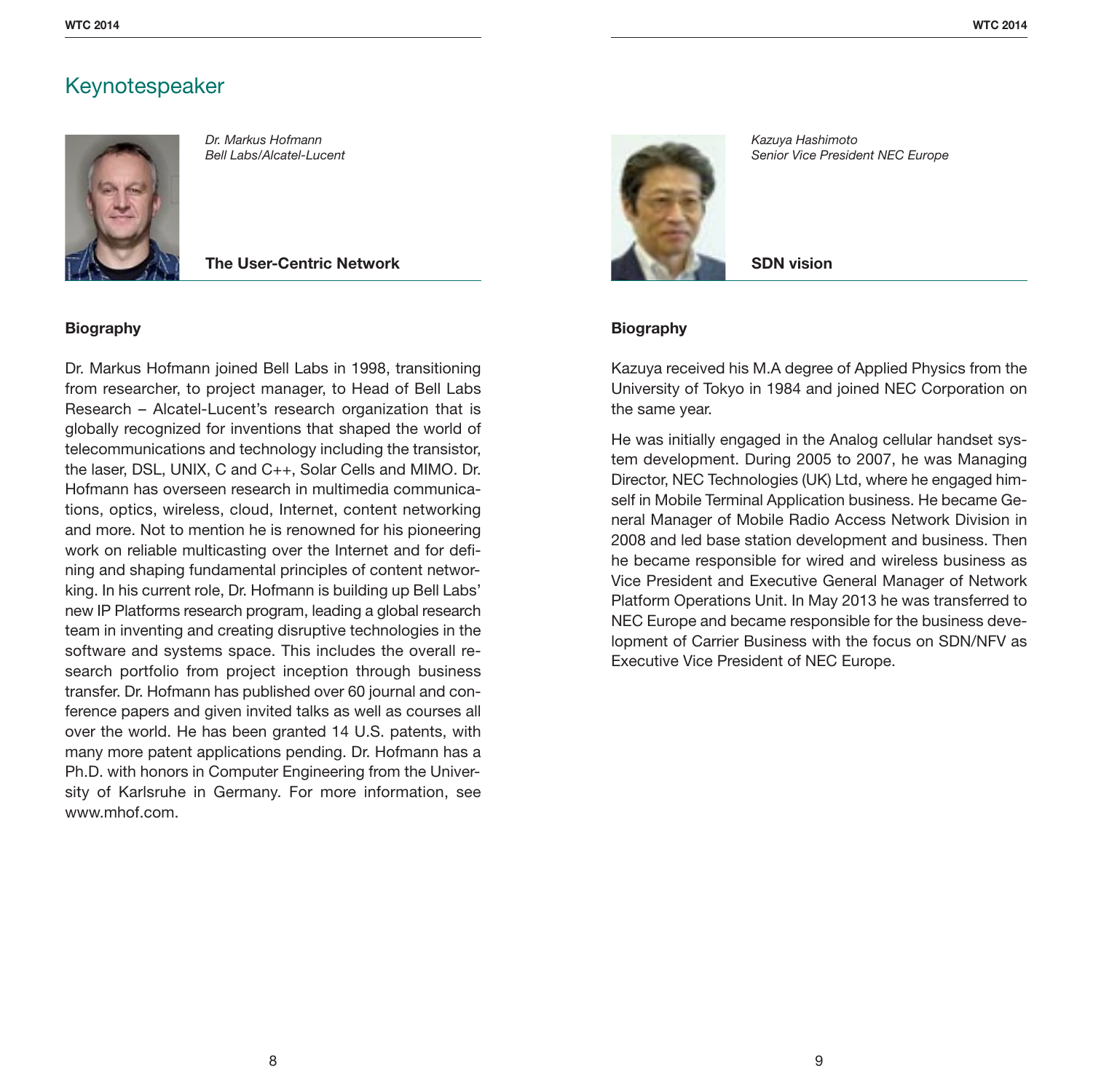

Dr.-Ing. Hagen Woesner Co-founder and CEO of BISDN GmbH

**How Software Defined Networks (SDN) are lowering the entrance barrier into the telecommunications market.**

# **Biography**

Dr.-Ing. Hagen Woesner is co-founder and CEO of BISDN GmbH, a Berlin-based startup developing OpenFlow software and hardware components.

From 2010 to 2013 he led the EU research project OFELIA (fp7-ofelia.eu) which constructed a pan-European OpenFlow testbed.

Before he worked in research projects on optical networks / GMPLS and clean-slate Internet architecture. From 2003 to 2006 he was with Create-Net, Italy, where he set up the research group on Broadband and Wireless networks. He received his PhD from TU Berlin in 2003, and is still an associated lecturer at the telecommunication networks group there. He is general chair of the European Workshop on SDN (EWSDN).

# Conference Program

### **Room: Saal 1**

**14:00 - 15:30 Tutorial 1: Developing SDN Applications with Open-Daylight platform – Part 1** Srini Seetharaman, Dhananjay Sampath, Deutsche Telekom Innovation Center

# **Biography**

Srini Seetharaman is a contributor to sdnhub.org and the Technical Lead for Software-defined Networking (SDN) at Deutsche Telekom Innovation Center. Previously he was a member of the OpenFlow/SDN team at Stanford, between 2008-2011, where he lead the SDN deployments in several nation-wide campus enterprise networks, including Stanford. He holds a Ph.D. in Computer Science from the Georgia Institute of Technology.

# **Abstract**

We see a strong ecosystem of controller applications developing to manage software-defined networks. The goal of this tutorial is to prepare you for app development for the Open-Daylight controller platform.

This tutorial will start with a very brief introduction to Open-Flow/SDN, and then describe the OpenDaylight SDN controller platform and its various components. We will then dive into a hands-on tutorial on OpenDaylight where we will set up the controller platform, walk through an Openflow-based learning switch application, and test the application using virtual Openflow switches. If time permits, we will also visit a stateless loadbalancer application. The tutorial will use content from http://sdnhub.org/tutorials/opendaylight

**15:30 - 16:00 Coffee Break** • **Room: Hall**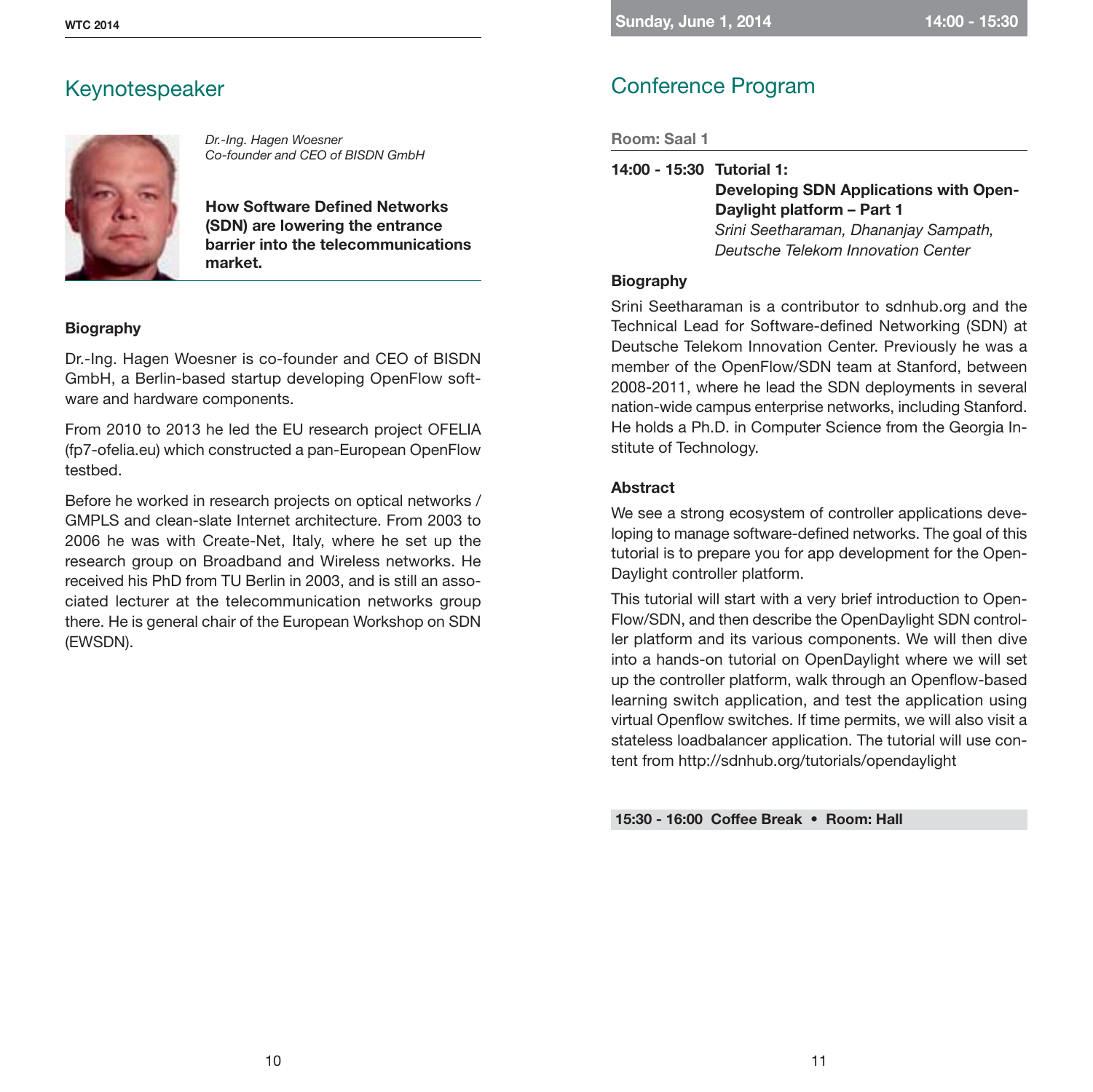**Room: Saal 2** 

#### **14:00 - 15:30 Tutorial 2:**

#### **Wireless Communication**

Prof. Dr. rer. nat. Thomas Schneider, HfTL Leipzig, Head of the "Institut für Hochfrequenztechnik"

# **Biography**

Thomas Schneider received the diploma degree in electrical engineering from the Humboldt Universität zu Berlin, Germany, in 1995, and the Ph.D. degree in physics from the Brandenburgische Technische Universität Cottbus, Germany in 2000.

Since 2000 he has been with the Hochschule für Telekommunikation (HfT) in Leipzig, Germany. Since 2006 he has been the head of the Institut für Hochfrequenztechnik at the HfT.

Dr. Schneider was a guest professor at the Swiss Federal Institute of Technology (EPFL), Lausanne, Switzerland, a guest scientist at the Deutsche Telekom Innovation Laboratories. Berlin and an external examiner at the Dublin Institute of Technology, Dublin, Ireland. Now he is a guest scientist at the Fraunhofer Heinrich Hertz Institute in Berlin, Germany. His current research interests include the communication with THz- and millimeter waves, true-time-delay radar systems, nonlinear optical effects in telecommunications, light storage, sinc-pulse generation and silicon photonics.

Dr. Schneider is the author and co-author of 4 books, more than 170 publications and 30 patents or patent applications.

#### **Abstract**

According to the Cisco Networking Index forecast the global mobile data traffic will increase 13-fold between 2012 and 2017 and the traffic from wireless and mobile devices will exceed the traffic from wired devices already by 2016. Today spectral efficient modulation and coding together with MIMO and FEC are the solutions to keep pace with the increasing data rates. However, for the next generation systems new innovative solutions and the exploitation of new frequency bands are required.

In the first part of the tutorial an overview about the wireless technologies of today with a special focus on spectral efficiency will be given. In the second part the challenges and possible solutions for ultrahigh data transmission especially in the millimeter and THz-region will be discussed. The third part concludes with results of first testbed experiments for the wireless communication with data rates exceeding 100 Gbps.

12

**Room: Saal 1** 

# **16:00 - 17:30 Tutorial 1:**

**Developing SDN Applications with Open-Daylight platform – Part 2** Srini Seetharaman, Dhananjay Sampath, Deutsche Telekom Innovation Center

- Biography and Abstract: see page 11 -

**17:30 - 20:00 Casual Reception** • **Room: Hall**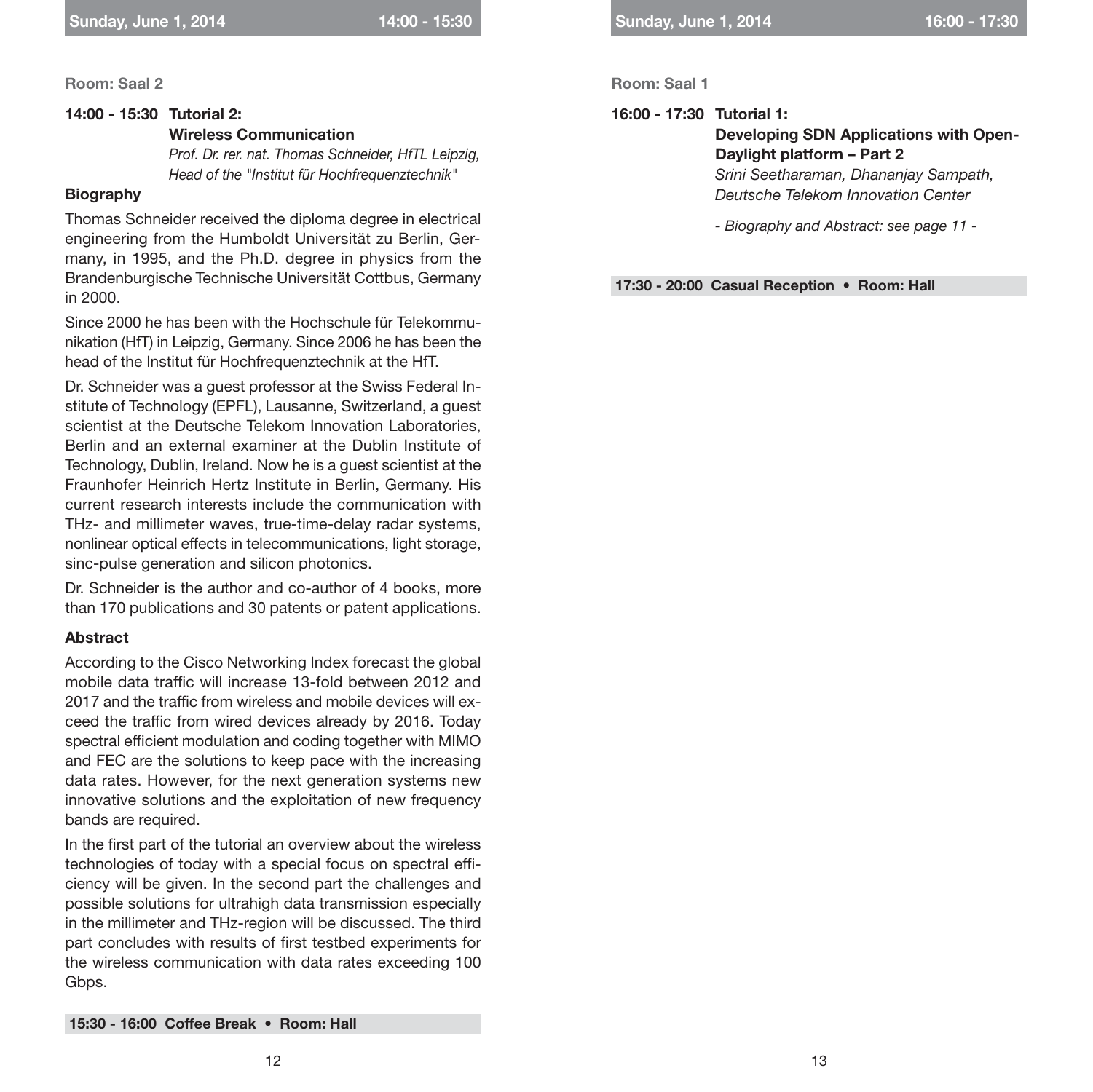**Room: Saal 2** 

#### **16:00 - 17:30 Tutorial 2:**

**Optical Free-Space Communication**

Dr. Volker Jungnickel, Basics & VLC; Dr. Nicolas Perlot, FSO & SatCom, Fraunhofer Heinrich Hertz Institute

#### **Biography V. Jungnickel**

Volker Jungnickel received a Ph.D. in physics from Humboldt University in Berlin in 1995. He worked on semiconductor quantum dots and laser medicine and joined Fraunhofer HHI in 1997. Since 2003, he is an adjunct lecturer at TU Berlin and project leader at HHI. Since 2013, he is head of the metro-, access and inhouse systems group. He contributed to high-speed optical wireless links, first 1 Gb/s MIMO-OFDM mobile radio transmission experiments, a first realtime implementation and field trials of LTE including multiuser MIMO and joint transmission coordinated multipoint (JT CoMP). He has authored and co-authored more than 160 conference and journal papers, 10 book chapters and 25 patents.

#### **Biography N. Perlot**

Nicolas Perlot studied electrical engineering at the university of Valenciennes (France) and obtained a Ph.D. on the modeling of the optical atmospheric turbulent channel in 2005. During roughly 10 years, he was with the German Aerospace Center (DLR) working on the development of FSO communication systems. Since 2012, he has been with Fraunhofer HHI where he is leading the group on free-space optical (FSO) communications.

#### **Abstract**

The first part of the tutorial reviews the development of highspeed short-range optical wireless communications (OWC) targeting wireless LAN applications complementary to radio. Main topics are the optical wireless channel, transmitter and receiver properties, the rate adaptive system concept and its realization based on discrete multi-tone, recent efforts towards real-time implementation, latest records in the Gbit/s range and promising fields of future research and application. The second part focuses on long-distance regarding freespace optical (FSO) communications either near ground or in space (with satellites). Pros and cons of this approach are discussed and the atmospheric channel, state of the art in transmission technology and recent research trends are highlighted.

#### **Room: Atrium**

**09:00 - 09:30 Opening**

**09:30 - 09:40 Welcome Adress** Luigi Licciardi, Telecom Italia, Italy

**09:40 - 10:20 Keynote 1: Technology-driven innovations – Leading the way into Gigabit society** Dr. Bruno Jacobfeuerborn, Director of Technology Telekom Deutschland GmbH and Chief Technology Officer (CTO) of Deutsche Telekom AG

**10:20 - 11:00 Keynote 2: Broadband Policy of the European Union** Dr. Robert Henkel, Senior Policy Officer in the European Commission

**11:00 - 11:30 Coffee Break** • **Room: Hall**

**17:30 - 20:00 Casual Reception** • **Room: Hall**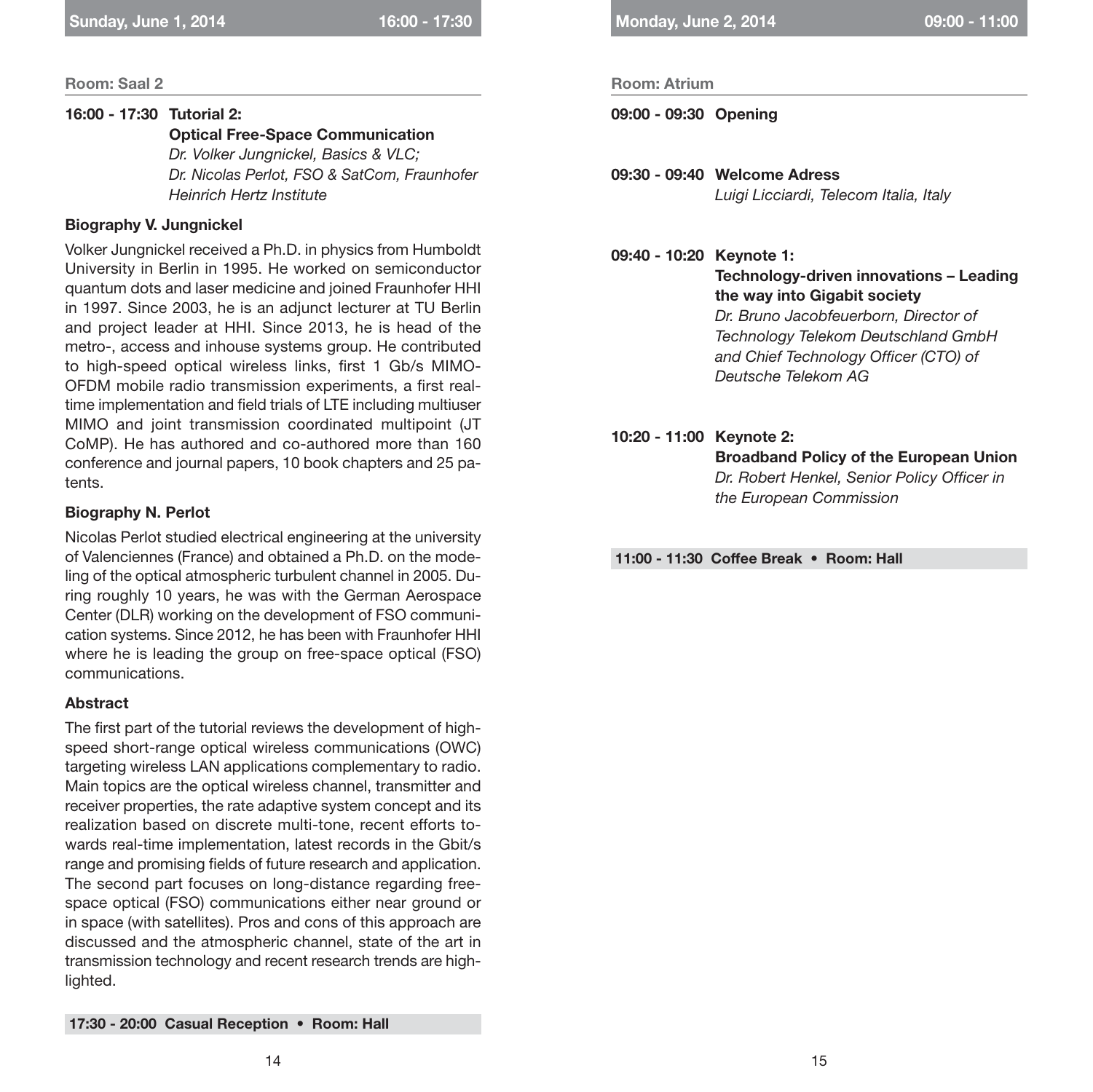**Room: Atrium** 

# **SA.1: Evaluation of mobile access network**

Chair: L. Licciardi, Telecom Italia, Italy

**11:30 Simulation and Complexity Analysis of Iterative Interference Cancellation Receivers for LTE/LTE-Advanced**

> M. Mondin, Politecnico di Torino, Italy; B. Melis, I. Collotta, M. Caretti, Telecom Italia, Italy; I. Bari, Politecnico di Torino, Italy; F. Daneshgaran, California State University, Los Angeles, USA

**11:50 Mobility Performance of LTE-Advanced Heterogeneous Networks with Control Channel Protection**

> Q. Kuang, J. Belschner, M. Lossow, P. Arnold, Telekom Innovation Laboratories, Germany; O.D. Ramos-Cantor, Technical University Darmstadt & Telekom Innovation Laboratories, Germany

# **12:10 Tailoring LTE-Advanced for M2M Communication using Wireless Inband Relay Node**

F. Ahmad, S. N. K. Marwat, University of Bremen, Germany; Y. Zaki, New York University Abu Dhabi (NYUAD), UAE; C. Görg, University of Bremen, Germany

**12:30 Tunable generation of high quality mm- and THzwaves for wireless communications with carrier frequencies up to several THz**

> S. Preußler, T. Schneider, Hochschule für Telekommunikation Leipzig, Germany

**13:00 - 14:00 Lunch** • **Room: Hall**

#### **Room: Saal 1**

# **SB.1: Solutions for Infrastructure related problems**

Chair: F. Effenberger, HUAWEI, United Kingdom

- **11:30 On the Frequency Offset Effect on Zadoff-Chu Sequence Timing Performance** W. Yang, M. Hua, J. Zou, J. Hu, J. Zhang, M. Wang, Nanjing University of Science and Technology, P.R. China
- **11:50 Delivering copper-based broadband access services at 100 Mbps (Invited Presentation)** M. Mohseni, ASSIA, Inc, USA
- **12:10 Delivering superfast broadband access services with hybrid solutions (Invited Presentation)** T. Valette, Huawei, France

**13:00 - 14:00 Lunch** • **Room: Hall**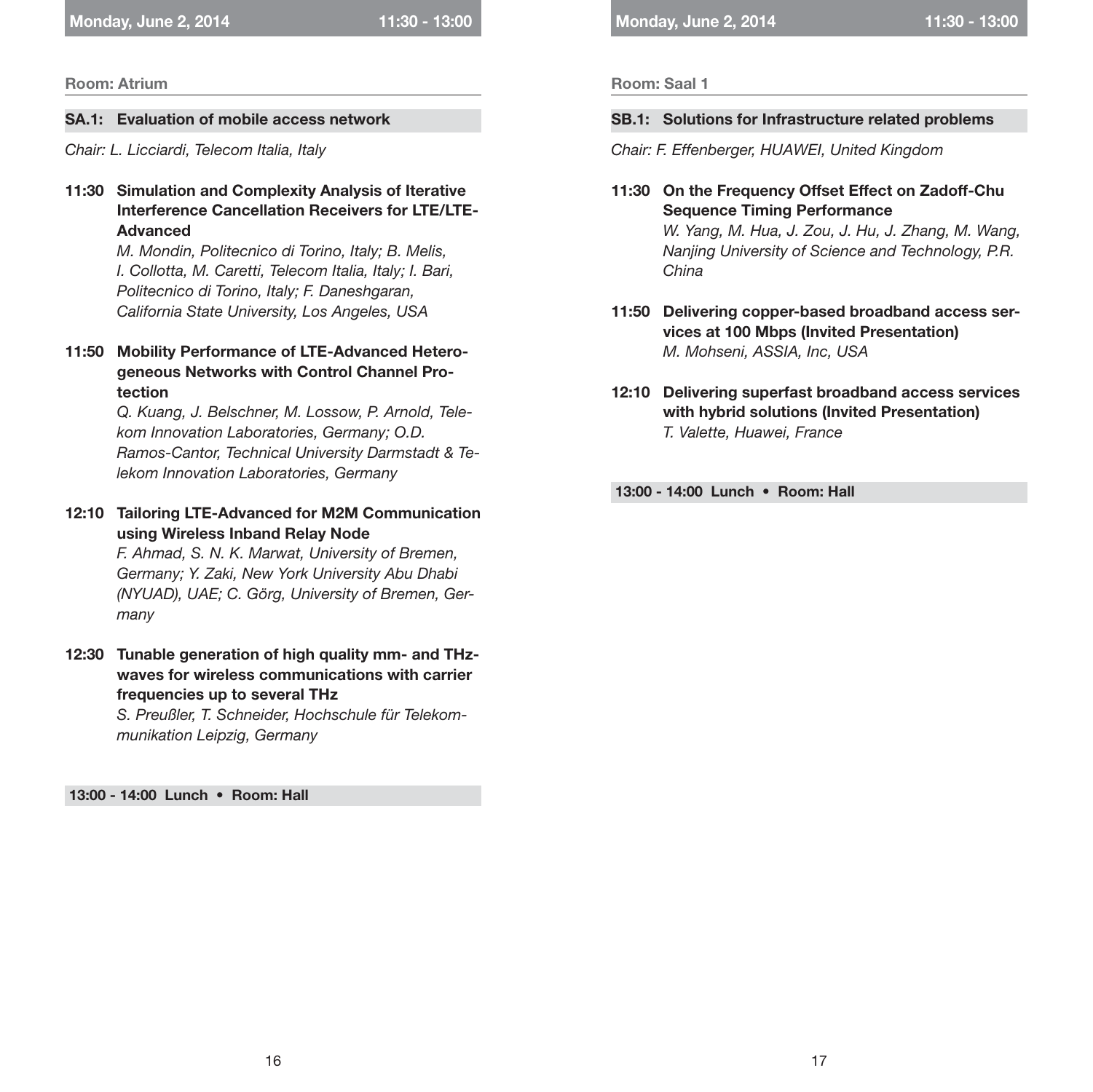**Room: Atrium** 

# **SA.2: Small Cells and heterogeneous networks**

Chair: A. Gladisch, Deutsche Telekom AG & Innovation Labs, Germany

**14:00 A decentralized load balancing algorithm for heterogeneous wireless access networks**

G. Oddi, A. Pietrabissa, F. Delli Priscoli, University of Rome "La Sapienza", Italy; V. Suraci, Università degli studi e-Campus, Italy

**14:20 LTE-WiFi Link Aggregation at Femtocell Base Station**

Y. Kojima, J. Suga, T. Kawasaki, M. Okuda, R. Takechi, Fujitsu Laboratories Ltd., Japan

- **14:40 Covering from Spot to Belt: Virtual Single Cell Network for the 3rd Wireless Access Means** T. Yamada, T. Nishimura, Ritsumeikan University, Japan
- **15:00 Small Cell planning (Invited Presentation)** A. Eisenblätter, atesio GmbH, Berlin, Germany

**15:30 - 16:00 Coffee Break** • **Room: Hall**

#### **Room: Saal 1**

### **SB.2: Telematic Solutions**

Chair: H. Orlamünder, Consultant, Germany

# **14:00 Distributed algorithm for energy management in smart grids**

D. Brettschneider, R.Tönjes, P. Roer, D. Hölker, University of Applied Sciences Osnabrück, Germany

# **14:20 Smartphone enabled connected vehicles pave the way to intelligent mobility**

G. G. Albertengo, Politecnico di Torino, Italy; A. Bragagnini, Telecom Italia, Italy; W. Buttazzo, Politecnico di Torino, Italy; R. Quasso, Telecom Italia, Italy; M. Ricca, A. Tragno, Politecnico di Torino, Italy

**14:40 Personalized Health Care Technologies Need an Eco System (Invited Presentation)** H. Leopold, AIT Austrian Institute of Technology, Austria

# **15:00 Mobile government - trend or hype or just again? (Invited Presentation)**

J. Fromm, Fraunhofer Institute FOKUS, Germany

**15:30 - 16:00 Coffee Break** • **Room: Hall**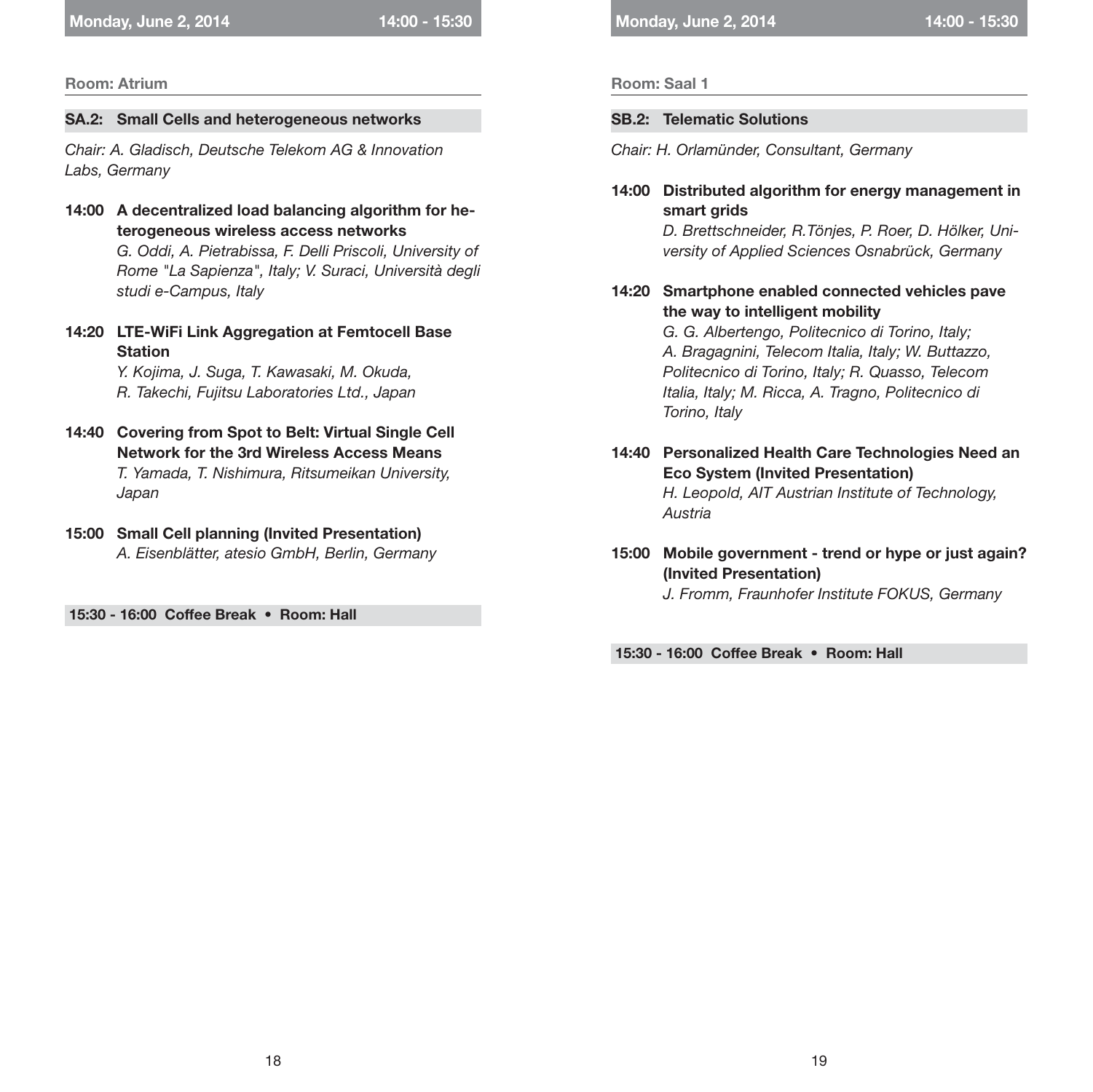# **SA.3: Mobile ad-hoc, mesh and sensor networks**

Chair: A. Timm-Giel, Hamburg University of Technology, **Germany** 

# **16:00 Wi-Fi Direct Multi-group Data Dissemination for Public Safety**

Y. Duan, C. Borgiattino, C. E. Casetti, C.-F. Chiasserini, P. Giaccone, Politecnico di Torino, Italy; F. Malabocchia, Telecom Italia, Italy; M. Ricca, Politecnico di Torino, Italy; M. Turolla, Telecom Italia & Innovation and Industry Relations, Italy

# **16:20 A Kad Prototype for Time Synchronization in Real-Time Automation Scenarios**

J. Skodzik, V. Altmann, P. Danielis, A. Wall, D. Timmermann, University of Rostock, Germany

# **16:40 Mobility-Aware Routing in Wireless Sensor Networks (Invited Presentation)**

C. An, Technical University Hamburg-Harburg, **Germany** 

# **17:00 Load-Adaptive Network Operation and Smart Grid Services (Invited Presentation)**

H. Lehmann, R. Schlenk, D. Prantl, J. Kiendl, Ch. Lange, M. Schlosser, T. Jungel

**19:00 - 23:00 Conference Dinner** • **Room: Lichthof**

### **Room: Saal 1**

# **SB.3: Audio processing: steps forward into Telecommunications**

Chair: G. Gordos, Budapest University of Technology and Economics & Bay Zoltán for Applied Research - IKTI, **Hungary** 

# **16:00 An Intuitive Sound Transmission Service based on a User's Touch Interface**

S.-E. Kim, T. Kang, J. H. Hwang, S. W. Kang, K. H. Park, Electronics and Telecommunications Research Institute, Korea

**16:20 Hearing supportive algorithm with selfadjustment user interface integrated in the telephone network**

D. Oetting, Fraunhofer IDMT & Cluster of Excellence Hearing4All, Germany; J. Rennies, J.-E. Appell, Fraunhofer IDMT, Germany

# **16:40 From Speech Communication to Audio Communication (Invited Presentation)**

J. Ahrens, University of Technology Berlin, Germany; J.-N. Antons, TU Berlin, Deutsche Telekom Laboratories, Germany; S. Möller, Quality and Usability Lab, Telekom Innovation Labs, TU Berlin, Germany

# **17:00 Speech Analytics in Call-Centers – Infrastruc tural Questions (Invited Presentation)** T. Fegyó, G. Németh, P. Mihajlik, G. Gordos, Budapest University of Technology and Economics & Bay Zoltán for Applied Research - IKTI, Hungary; G. Körmendi, Clementine Consulting, Hungary

**19:00 - 23:00 Conference Dinner** • **Room: Lichthof**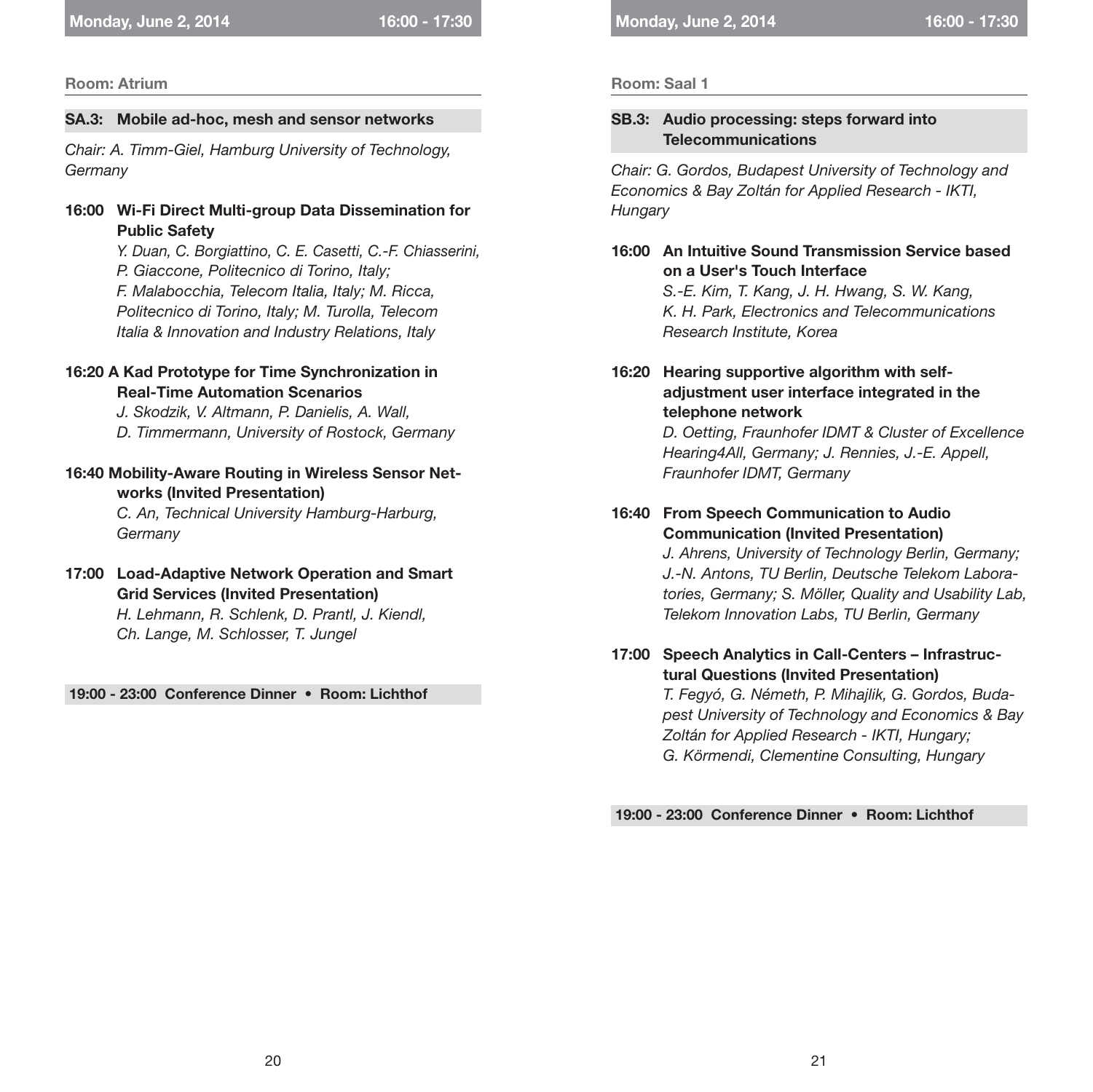**Room: Atrium**

# **09:00 - 09:40 Keynote 3: The User-Centric Network** Dr. Markus Hofmann, Bell Labs/Alcatel-Lucent

# **09:40 - 10:20 Keynote 4: SDN vision**

Kazuya Hashimoto, Senior Vice President NEC Europe

# **10:20 - 11:00 Keynote 5:**

**How Software Defined Networks (SDN) are lowering the entrance barrier into the telecommunications market.**

Dr.-Ing. Hagen Woesner, Co-founder and CEO of BISDN GmbH

**11:00 - 11:30 Coffee Break** • **Room: Hall**

### **Room: Atrium**

# **SA.4: Content networking and multimedia services**

Chair: L. Licciardi, Telecom Italia, Italy

**11:30 Accelerating File Downloads in Publish Subscribe Internetworking with Multisource and Multipath Transfers** Y. Thomas, C. Tsilopoulos, G. Xylomenos,

G. C. Polyzos, Athens University of Economics and Business, Greece

# **11:50 Loss Recovery Method for Content Pre-distribution in VoD Service**

N. Kamiyama, Osaka University, NTT Network Technology Laboratories & NTT Network Technology Laboratories, Japan; R.Kawahara, NTT, Japan; T. Mori, Waseda University, Japan

# **12:10 A Framework and Evaluation of Rate Adaptive Video Telephony in 4G LTE**

N. Hermanns, L. Hamm, Ericsson GmbH, Germany; Z. Sarker, Ericsson AB, Sweden

# **12:30 WebRTC enabled multimedia conferencing and collaboration solution**

A. Zeidan, A. Lehmann, U. Trick, University of Applied Sciences Frankfurt/M., Germany

**13:00 - 14:00 Lunch** • **Room: Hall**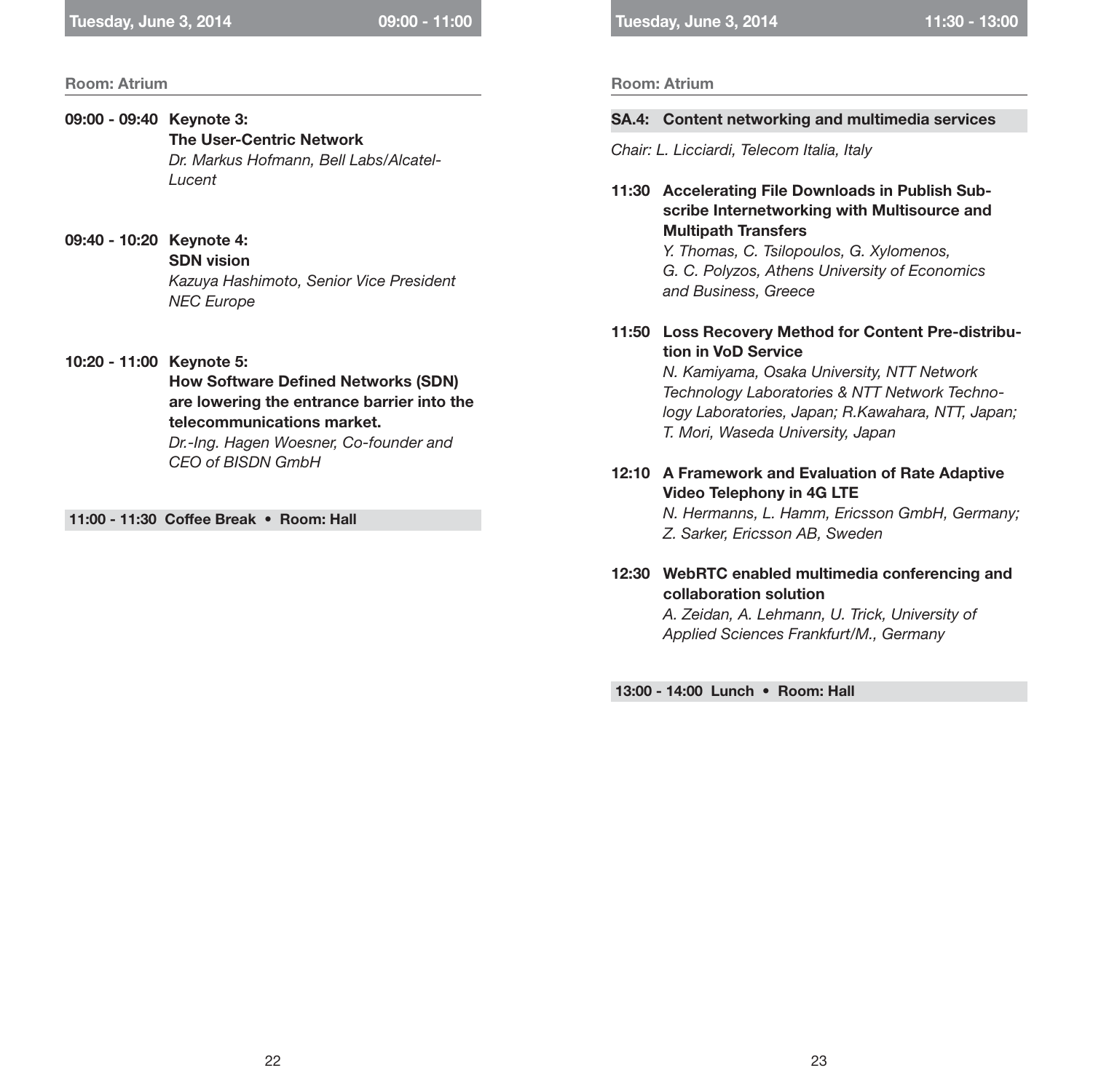# **SB.4: Optical Networks for Access, metro and core networks**

Chair: R. Freund, HHI Fraunhofer, Germany

- **11:30 The Economics of using IP over OTN in Core Networks** P. Mahajan, Infinera, USA
- **11:50 Software-Defined FlexPON** L. Zhou, Advanced Access Network Research & Huawei Technologies, P.R. China
- **12:10 Investigation on coarse WDM components and systems for four-channel Multi-Gb/s short-range transmission over 1-mm diameter step-index polymer optical fiber**

M. Joncic, M. Haupt, U. Fischer, Harz University of Applied Sciences, Germany

**12:30 Level 1 optical interconnects - a pathway to volume manufacturing** M. Riester, Multiphoton Optics GmbH & maris

TechCon, Germany; R. Houbertz, Fraunhofer ISC, **Germany** 

**13:00 - 14:00 Lunch** • **Room: Hall**

### **Room: Atrium**

# **SA.5: QoS / QoE & traffic control**

Chair: K. Shiomoto, NTT, Japan

- **14:00 New Tool for Examining QoS in the IPTV Service** T. Uhl, Flensburg University of Applied Sciences, Germany; H. S. Jürgensen, Nextragen GmbH Flensburg, Germany
- **14:20 Dynamic Class of Service mapping for Quality of Experience control in future networks** F. Delli Priscoli, L. Fogliati, A. Palo, A. Pietrabissa, University of Rome, "La Sapienza", Italy
- **14:40 QoE Enhancement of Multimedia Communications by User-Assistance**

S. Tasaka, Nagoya Industrial Science Research Institute, Japan; T. Nunome, Nagoya Institute of Technology, Japan

**15:00 A Network Simulation Tool for User Traffic Modeling and Quality of Experience Analysis in a Hybrid Access Architecture**

O. D. Ramos-Cantor, Technical University Darmstadt & Telekom Innovation Laboratories, Germany; M. Lossow, H. Droste, G. Kadel, Deutsche Telekom Laboratories, Germany; M. Pesavento, Technical University Darmstadt, Germany

**15:30 - 16:00 Coffee Break** • **Room: Hall**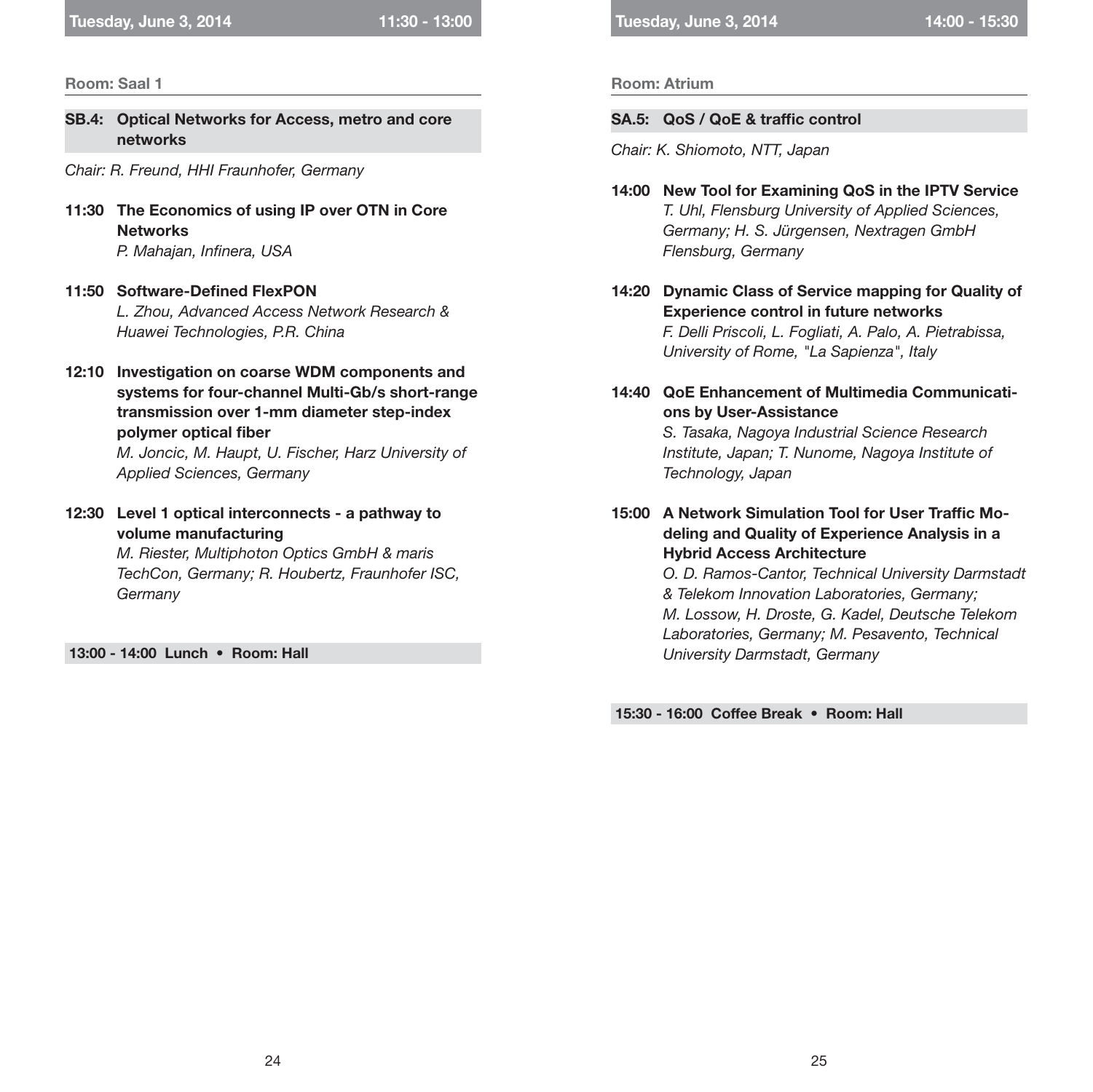**General Information WTC 2014**

**Room: Saal 1** 

#### **SB.5: Business considerations in ICT services**

Chair: K.-D. Kohrt, Germany

**14:00 Call Blocking and Dropping in Sectorized Cellular Networks with Fractional Frequency Reuse**

> T.-L. Sheu, B.-J. Lin, National Sun Yat-Sen University, Taiwan; C. Ma, Institute for Information Industry, Taiwan

**14:20 Requirements for Private User Offers of Cloud Computing Services**

T. Gerpott, S. May, University of Duisburg-Essen, Mercator School of Management, Germany

# **14:40 Emerging Business Models in Innovation ecosystems: the case of Indoor Location Based Services**

F. Malabocchia, Telecom Italia, Italy; S. Napolitano, University of Bologna, Italy

# **15:00 First Unicast Communication Network Protecting both Content and Metadata**

H. Jaeger, R. Rieken, A. Monitzer, J. Modi, K. D. Nguyen, C. Karatzas, V. Georgiev, E. Ernst, D. Spillmann, S.Antony, Uniscon GmbH - The Web Privacy Company, Germany

**15:30 - 16:00 Coffee Break** • **Room: Hall**

#### **16:00 - 17:30 Panel & Closing Plenary** • **Room: Atrium**

**General Information** 

#### **WTC 2014 Website**

www.wtc2014.de

### **Registration**

# **Category**

|                         | Registration fee |
|-------------------------|------------------|
| Regular Fee             | 600 EUR          |
| Personal VDE-Member*    | 500 EUR          |
| Corporative VDE-Member* | 520 EUR          |
| Students (VDE-Member)*  | 400 EUR          |
| Students (Non-Member)   | 450 EUR          |

Full registration includes Sunday Tutorials and the Welcome Reception on Sunday evening, all technical sessions, Conference Proceedings, Coffee Breaks, Lunch and Conference Dinner on Monday evening.

\* VDE Members and Students are required to send together with their registration a valid Member/Student-Card by e-mail to vde-conferences@vde.com or by fax to +49-69 6308 144 in order to validate their registration. Otherwise Full Registration will be required on-site.

#### **Payment**

Payment for registration must be made in EUR. The congress fee has to be fully paid in advance.

The following methods of payment are accepted: By credit card authorization Cash payment on-site in EUR (€)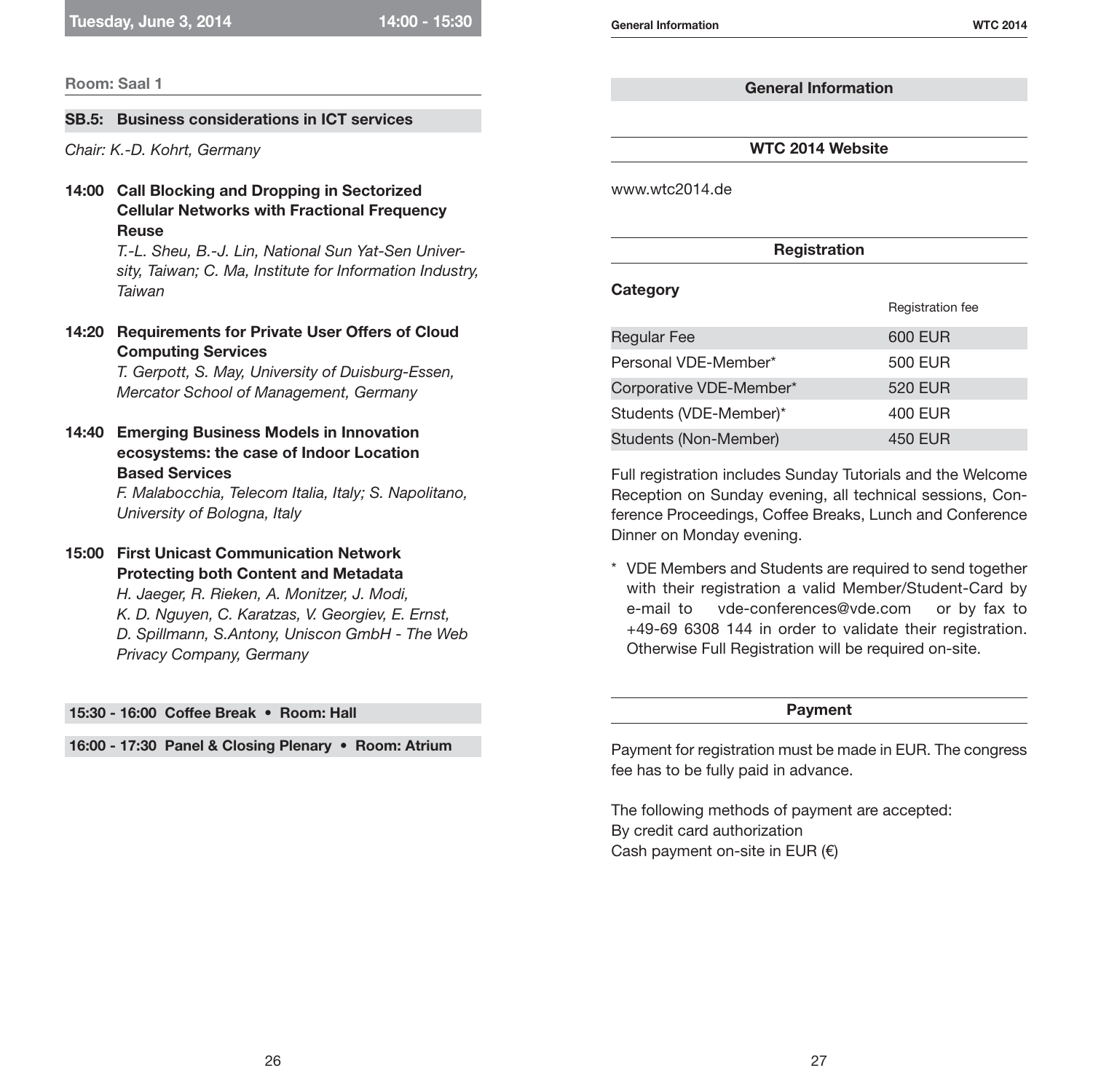**WTC 2014 General Information General Information WTC 2014**

#### **Badges**

Delegates will receive badges and vouchers for the booked events. Participants are kindly requested to wear their badge throughout the congress, even at social events. Lost badges will not be replaced. A new registration will be mandatory.

# **Cancellation**

In case of cancellation after May 4th, 2014 or a no show, no refund will be made. Proceedings will be sent to the registrant after the conference. There will be a 100 EUR service charge for all refunds.

### **Proceedings**

All accepted papers will be published in the electronic proceedings and will be provided to the conference participants. Additional proceedings will be on sale during the conference (upon availability).

# **Visa / Letter of Confirmation**

Nationals from some countries may require a visa to enter Germany. Please check with the German Embassy in your country. If documentation/letter of confirmation is required, please contact the WTC 2014 Secretariat in support of a visa application after having registered for the conference.

**Please note:** Due to legal reasons, Letters of Invitation will not be issued.

**Venue**

The WTC 2014 conference will take place in: Deutsche Telekom AG Hauptstadtrepräsentanz Französische Straße 33 a-c 10117 Berlin www.telekom-hauptstadtrepraesentanz.de

#### **Conference language**

All sessions will be held in English. There will be no simultaneous translation.

#### **Currency**

The official currency in Germany is the euro (EUR). Standard credit cards (Mastercard, American Express, VISA) are accepted in hotels, department stores and restaurants. Currently (April 2014) the exchange rate is approx. 1 EUR = 1,40 USD

#### **Electricity**

Power supply is 230 V AC, 50 Hz. It is recommended to have a suitable plug-in for German standard when charging your laptop.

#### **Emergency services**

Police call 110, Ambulance and Fire Brigade call 112

#### **Insurance**

The organizer may not be held responsible for any injury to participants or damage, theft and loss of personal belongings. Participants should therefore make their own insurance arrangements.

#### **Time Zone**

GMT (UTC) +01:00

### **Weather**

The weather in Berlin in June is usually beautiful and mostly warm. However, there might be chilly and rainy days. The temperature is around 20 °C. Please check the actual weather on www.weather.com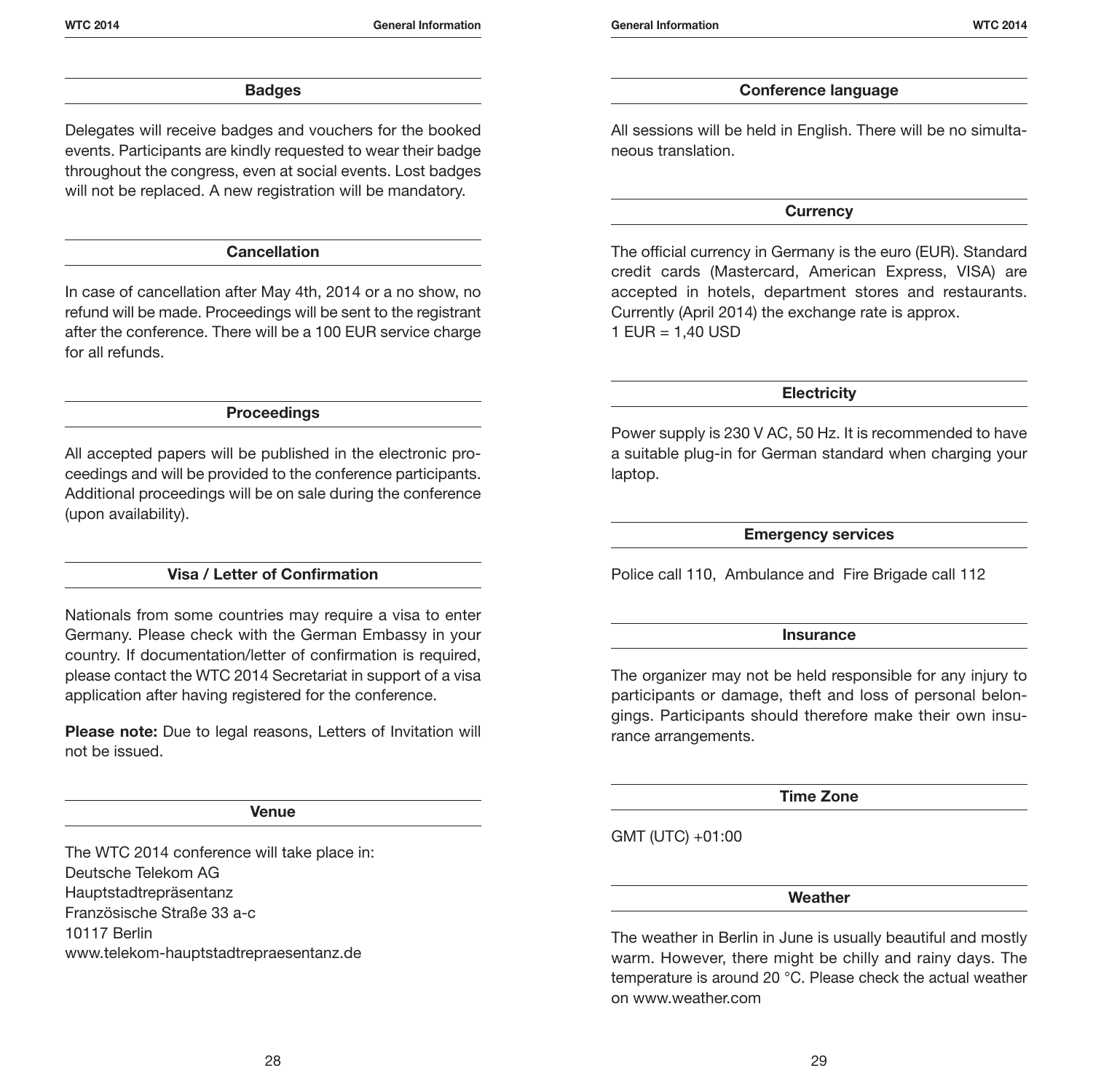| Notes                                                                      | <b>WTC 2014</b> | Notes                                                                                                                  | <b>WTC 2014</b> |
|----------------------------------------------------------------------------|-----------------|------------------------------------------------------------------------------------------------------------------------|-----------------|
|                                                                            |                 |                                                                                                                        |                 |
|                                                                            |                 |                                                                                                                        |                 |
|                                                                            |                 |                                                                                                                        |                 |
|                                                                            |                 |                                                                                                                        |                 |
|                                                                            |                 |                                                                                                                        |                 |
|                                                                            |                 |                                                                                                                        |                 |
|                                                                            |                 |                                                                                                                        |                 |
|                                                                            |                 |                                                                                                                        |                 |
|                                                                            |                 |                                                                                                                        |                 |
|                                                                            |                 |                                                                                                                        |                 |
|                                                                            |                 |                                                                                                                        |                 |
|                                                                            |                 |                                                                                                                        |                 |
|                                                                            |                 |                                                                                                                        |                 |
|                                                                            |                 |                                                                                                                        |                 |
|                                                                            |                 |                                                                                                                        |                 |
|                                                                            |                 |                                                                                                                        |                 |
|                                                                            |                 |                                                                                                                        |                 |
|                                                                            |                 |                                                                                                                        |                 |
|                                                                            |                 |                                                                                                                        |                 |
|                                                                            |                 |                                                                                                                        |                 |
|                                                                            |                 |                                                                                                                        |                 |
|                                                                            |                 |                                                                                                                        |                 |
|                                                                            |                 |                                                                                                                        |                 |
|                                                                            |                 |                                                                                                                        |                 |
|                                                                            |                 |                                                                                                                        |                 |
|                                                                            |                 |                                                                                                                        |                 |
|                                                                            |                 |                                                                                                                        |                 |
|                                                                            |                 |                                                                                                                        |                 |
|                                                                            |                 |                                                                                                                        |                 |
|                                                                            |                 |                                                                                                                        |                 |
|                                                                            |                 |                                                                                                                        |                 |
|                                                                            |                 |                                                                                                                        |                 |
|                                                                            |                 |                                                                                                                        |                 |
|                                                                            |                 |                                                                                                                        |                 |
|                                                                            |                 |                                                                                                                        |                 |
|                                                                            |                 |                                                                                                                        |                 |
|                                                                            |                 |                                                                                                                        |                 |
|                                                                            |                 |                                                                                                                        |                 |
|                                                                            |                 |                                                                                                                        |                 |
|                                                                            |                 |                                                                                                                        |                 |
|                                                                            |                 |                                                                                                                        |                 |
|                                                                            |                 |                                                                                                                        |                 |
|                                                                            |                 |                                                                                                                        |                 |
|                                                                            |                 |                                                                                                                        |                 |
|                                                                            |                 |                                                                                                                        |                 |
|                                                                            |                 |                                                                                                                        |                 |
|                                                                            |                 |                                                                                                                        |                 |
|                                                                            |                 |                                                                                                                        |                 |
|                                                                            |                 |                                                                                                                        |                 |
|                                                                            |                 |                                                                                                                        |                 |
|                                                                            |                 |                                                                                                                        |                 |
|                                                                            |                 |                                                                                                                        |                 |
|                                                                            |                 |                                                                                                                        |                 |
|                                                                            |                 |                                                                                                                        |                 |
|                                                                            |                 |                                                                                                                        |                 |
|                                                                            |                 |                                                                                                                        |                 |
|                                                                            |                 |                                                                                                                        |                 |
|                                                                            |                 |                                                                                                                        |                 |
|                                                                            |                 |                                                                                                                        |                 |
|                                                                            |                 |                                                                                                                        |                 |
|                                                                            |                 |                                                                                                                        |                 |
|                                                                            |                 |                                                                                                                        |                 |
|                                                                            |                 |                                                                                                                        |                 |
|                                                                            |                 |                                                                                                                        |                 |
| <u> 1989 - Johann Stein, mars an deus Amerikaansk kommunister (* 1958)</u> |                 | <u> 1989 - Johann Stein, mars an deus Amerikaansk kommunister (</u>                                                    |                 |
|                                                                            |                 |                                                                                                                        |                 |
|                                                                            |                 |                                                                                                                        |                 |
| <u> 1989 - Andrea Stadt Britain, amerikansk politik (d. 1989)</u>          |                 |                                                                                                                        |                 |
|                                                                            |                 |                                                                                                                        |                 |
|                                                                            |                 |                                                                                                                        |                 |
|                                                                            |                 |                                                                                                                        |                 |
|                                                                            |                 | <u> 1980 - Jan Stein Harry Harry Harry Harry Harry Harry Harry Harry Harry Harry Harry Harry Harry Harry Harry Har</u> |                 |
|                                                                            |                 |                                                                                                                        |                 |
|                                                                            |                 |                                                                                                                        |                 |
| <u> 1989 - Johann Barbara, markazar margolar (h. 1989).</u>                |                 | <u> La Carlo de la Carlo de la Carlo de la Carlo de la Carlo de la Carlo de la Carlo de la Carlo de la Carlo de l</u>  |                 |
|                                                                            |                 |                                                                                                                        |                 |
|                                                                            |                 |                                                                                                                        |                 |